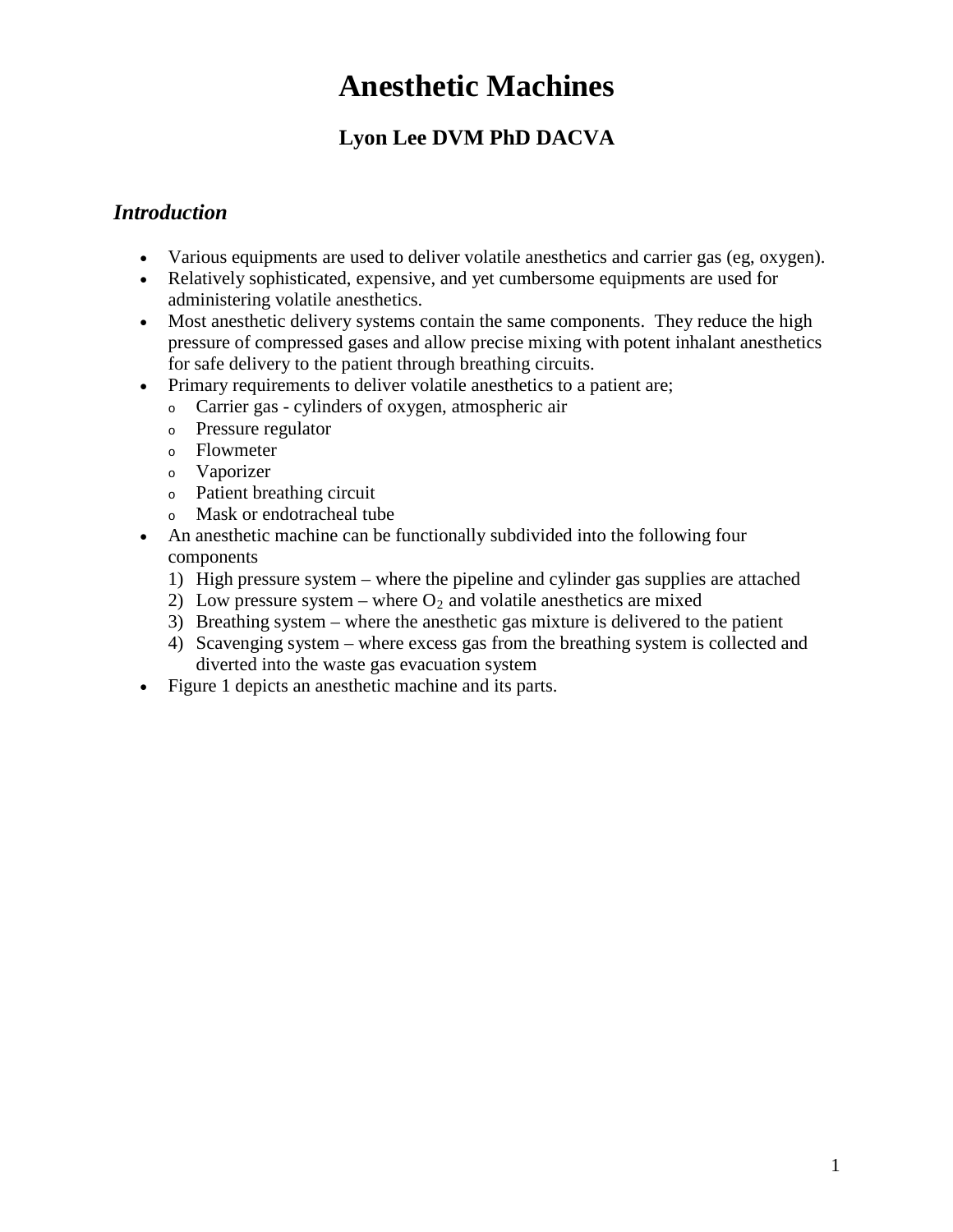

*Figure 1. Anesthetic machine and its parts*

## *Carrier gases*

- The carrier gases are used to supply a minimum of 20% oxygen, and to vaporize volatile anesthetics, and to dilute them.
- They come in color-coded compressed cylinders (see table 1)

| <b>AGENT</b>   | <b>FORMULA</b>  | <b>UNITED</b><br><b>STATES</b> | <b>INTERNATIONAL</b> | <b>STATE IN</b><br><b>CYLINDER</b> | <b>FILLING</b><br><b>PRESSURE</b><br>(P.S.I.) |
|----------------|-----------------|--------------------------------|----------------------|------------------------------------|-----------------------------------------------|
| Oxygen         | O <sub>2</sub>  | Green                          | White                | Gas                                | 2,200                                         |
| Nitrous oxide  | $N_2O$          | Blue                           | Blue                 | $Gas + Liquid$                     | 750                                           |
| Carbon dioxide | CO <sub>2</sub> | Gray                           | Gray                 | $Gas + Liquid$                     | 800                                           |
| Helium         | He              | <b>Brown</b>                   | <b>Brown</b>         | Gas                                | 1,650                                         |
| Air            |                 | Yellow                         | White & Black        | Gas                                | 1,900                                         |

|  |  | Table 1: Color coding of medical gas cylinders and their pressure when full |  |  |  |
|--|--|-----------------------------------------------------------------------------|--|--|--|
|  |  |                                                                             |  |  |  |

- Cylinder sizes are letter-coded, with A being the smallest. Size E is the cylinder most commonly used attached on anesthesia machine.
- E cylinders are readily portable but the large G or H cylinders are cumbersome to move around yet contain considerably more gas and are typically less expensive to use. H tanks are commonly used in veterinary practice usually staying in the operating room. A full H tank contains approximately 6,600 liters of oxygen with filling pressure of 2,200 psi.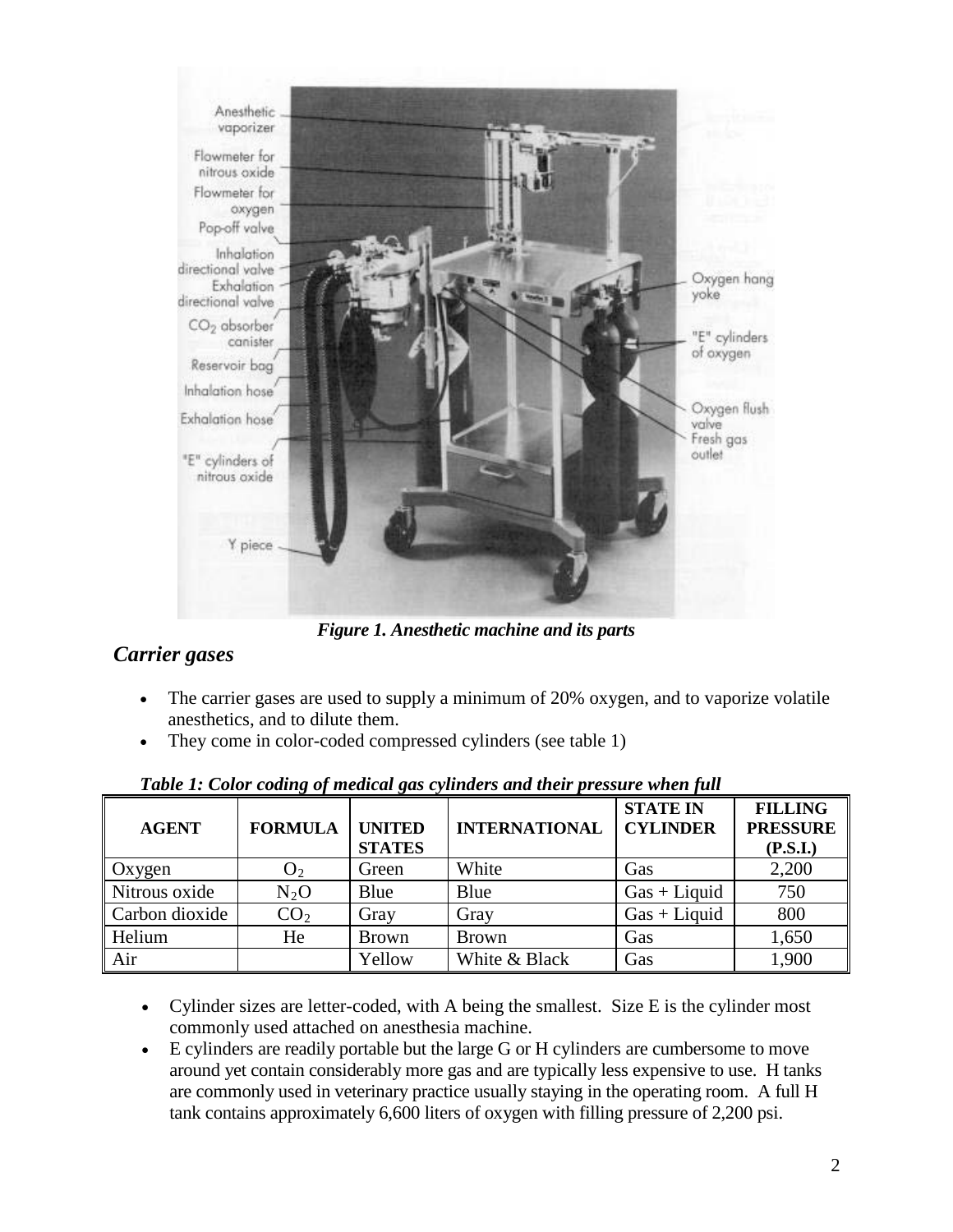- For central pipeline gas delivery, G or H tanks may be arranged in series or banks and used away from the operating room.
- A full E size oxygen cylinder contains approximately 660 L volume of oxygen at 2,200 psi (pound per square inch). The pressure gauge reading can be used to estimate remaining amount of oxygen as the tank depletes by multiplying a fudge factor of '0.3'. For example, if pressure gauge reads 1000 psi, then the oxygen in the cylinder is estimated to contain 300 L (0.3 x 1100), and at the oxygen flow rate of 3 L/min, it should last approximately 100 minutes before running out of oxygen. The fudge factor becomes '3' for size H tank for estimation of the gas amount, which is calculated in the same manner.
- Nitrous oxide is present within the cylinder as a liquid and a gas and its pressure is constant at 750 psi until all the liquid is depleted and remaining gas is used, which then falls. The only way to estimate the amount of gas within a nitrous oxide cylinder is to weigh the full tank and subtract the weight of the tank in question. In general, if the pressure starts to fall, 25% of the gas remains in the cylinder. An E size full nitrous oxide cylinder contains 1,600 liters of the gas.
- Cylinders should be handled with care and are subject to regulatory control over its use.
- If a cylinder is dropped it may explode because of its high pressure.
- Most machines have a hanger yoke for attaching one or more cylinders, which are keycoded to prevent accidental misuse of a carrier gas. Pin-indexed safety system (PISS) is common for cylinder attachment, but diameter-indexed safety system (DISS) is used for centralized pipeline attachment.
- For firm attachment of a cylinder to the anesthesia machine in a 'hanger yoke over a pin' configuration, a 'Bodock seal' (small washer) is needed around the inlet on the yoke.
- The machine should have some form of warning device (eg., whistling) to alert to oxygen failure (oxygen "fail-safe" system), and where  $N_2O$  is included, an  $N_2O$  cut-off device (as  $O_2$  fails) should also be included.

#### *Pressure regulator (Pressure reducing valves)*

- Pressure reducing valves are built into most anesthetic machines.
- High-pressure gas within the cylinder is a danger to the patient and the pressure regulator reduces it to working level of 45 psi
- This ensures that high pressure gas does not enter to the flowmeter.
- It maintains constant flow in response to changes of pressure in a cylinder.
- It allows a wide range of flowmeter settings.
- The difference in pressure (pipeline gas at 50 psi; cylinder gas at 45 psi) forces the anesthetic machine preferentially use gas supply from the pipe line gas when both sources are attached to the anesthetic machine.

#### *Flowmeters*

- Flowmeters control the flow rate at which a specific gas passes through them.
- They are individually calibrated for each gas.
- For flow rates above 1 liter per minute the units are L/min, and flow rates below 1 liter per minute the units are 100 ml/min.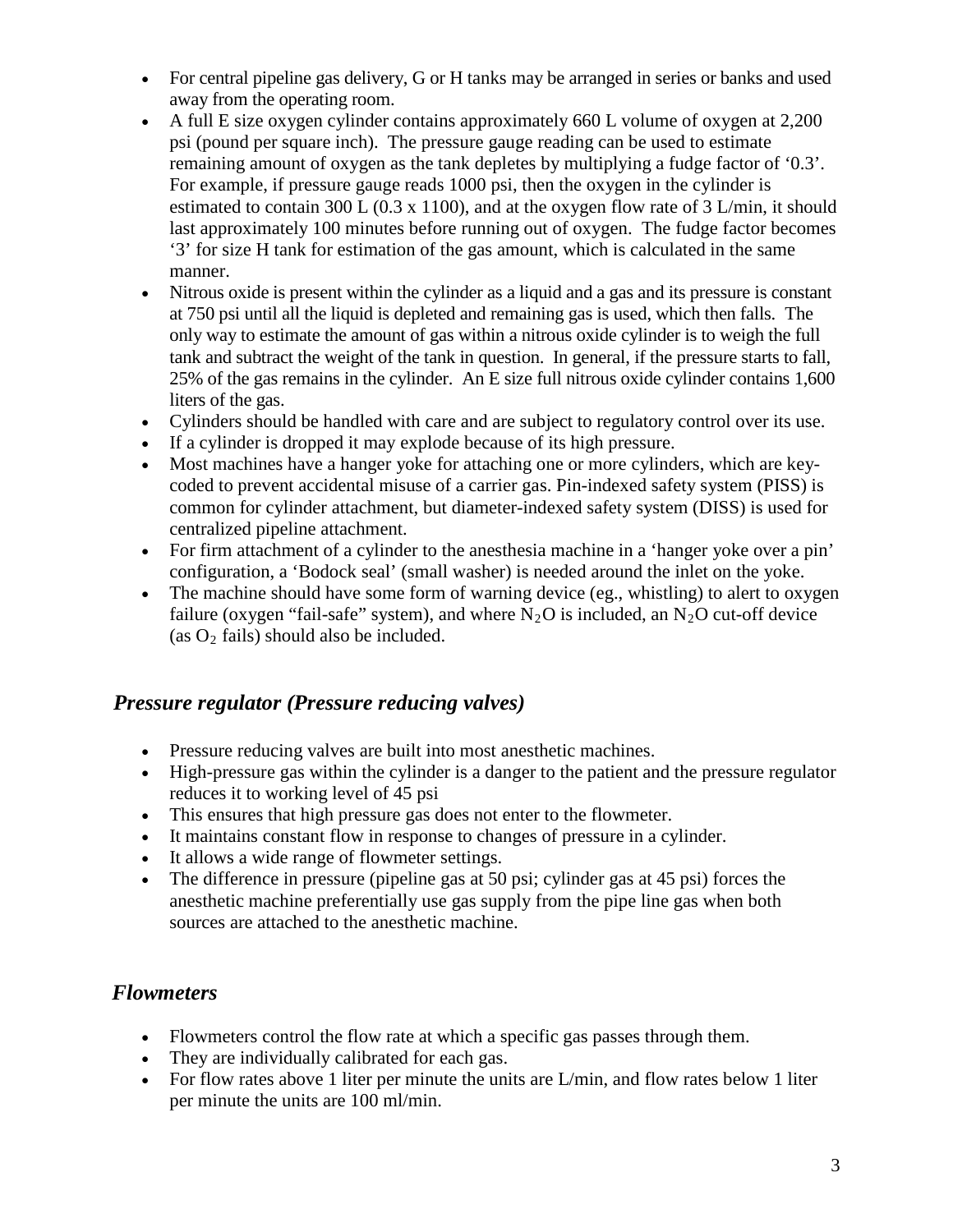- The most common gas flowmeter is rotameter; it contains a ball or bobbin that rises within a glass tube to a height proportional to the flow of gas passing through the tube; the gas flow rate is read at the widest diameter of the ball or bobbin.
- Individual gas flows are combined downstream from the flowmeters; from here gases move to an out-of-circuit vaporizer or directly to the anesthetic circuit.
- A crack in the flowmeter may result in hypoxic mixture and the oxygen flowmeter should be the last in a series of flowmeter to avoid this.

# *Oxygen flush valve*

- It allows the gas bypass the vaporizer and deliver directly to the anesthetic circuit via the common gas outlet
- It delivers oxygen flow between 35 to 75 L/min. Beware as this large amount of gas delivery can over-pressurize small-sized lungs, particularly in a non-rebreathing circuit, resulting in a pneumothorax.
- It dilutes the anesthetic concentration in the breathing circuit.
- It is best to fill the breathing circuit using flow control valve (flowmeter).

#### *Common gas outlet*

- The exit from the anesthetic machine for blended gas mixtures of carrier gas and volatile anesthetics.
- Most machine outlets have a 15 mm inner diameter slip-joint connection (that will accept a tracheal tube connector), with a 22 mm connection for outer diameter.
- It is a frequent source of gas leaks, so some machines come with a retaining device at the connection to make it harder to disengage.

## *Vaporizers*

- An ideal vaporizer is one which will always give accurately known concentrations of anesthetic vapor at all flows and temperatures.
- Such does not exist, but modern expensive ones, such as the Fluotec Mark III or later, do so over the usual working range (eg, above  $12 \text{ °C}$ ).
- Points to consider
	- <sup>o</sup> Temperature sensitivity
		- $\lambda$  Non compensated e.g. Boyle bottle.
		- $\lambda$  Temperature buffered e.g. Copper kettle.
		- $\lambda$  Temperature compensated, e.g. Tech series vaporizer, Vapor 19.1, Ohio calibrated vaporizer, Penlon PPV sigma vaporizer
	- <sup>o</sup> Flow sensitivity
		- This is difficult to predict. The Fluotec Mark III and similar models are compensated for flow changes down to approximately 500 ml/min.
	- <sup>o</sup> Efficiency
		- $\sim$  This is increased by increasing the gas-liquid interface area available for vaporization, e.g. by bubbling through a Boyle bottle, or by adding wicks.
		- $\overline{\phantom{a}}$  A high efficiency is not always an advantage.
	- <sup>o</sup> Resistance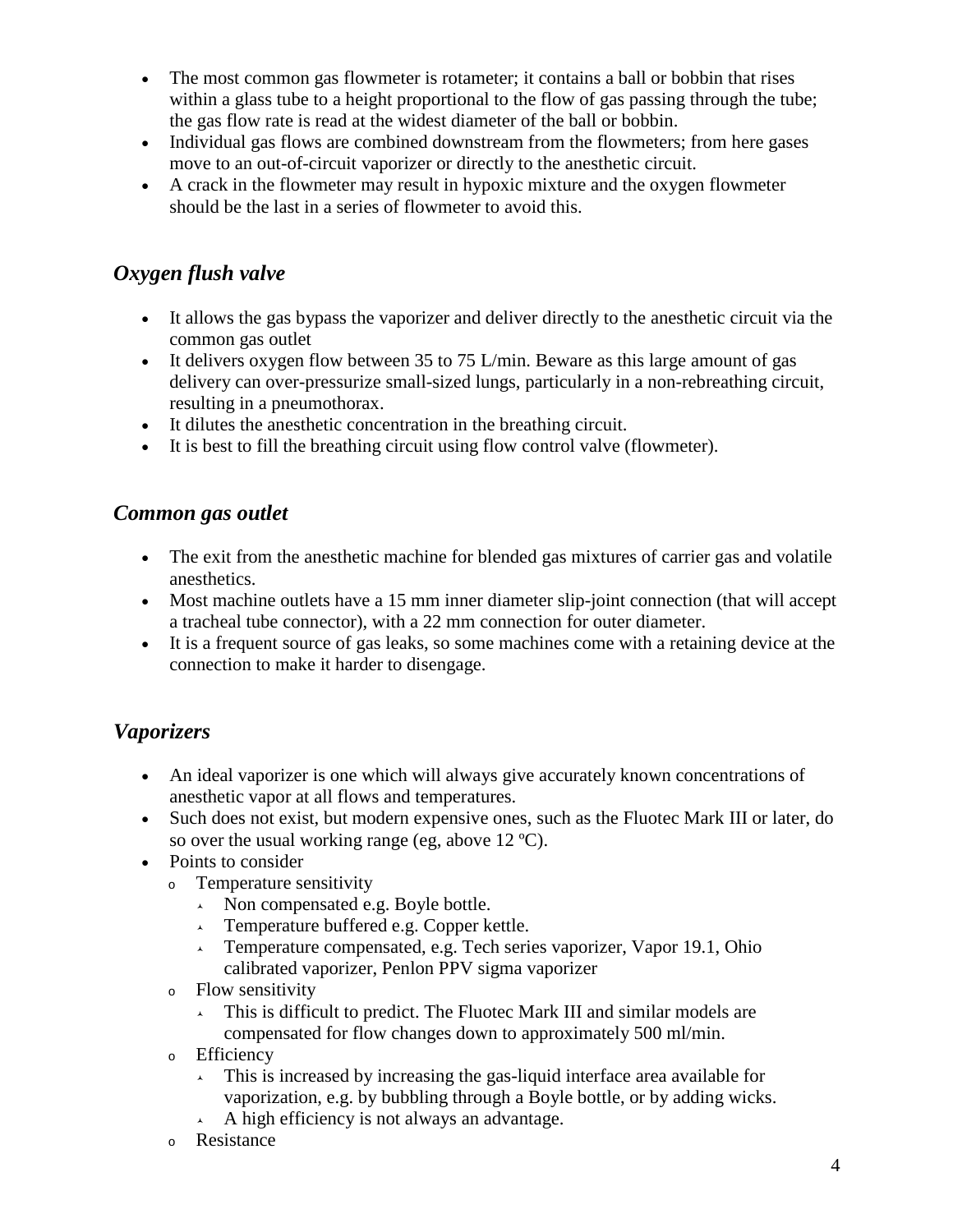- If the gas is powered through the vaporizer by the compressed cylinder gases, the resistance is not critical but where the power comes from the patient's breathing (i.e. the vaporizer is in the breathing circuit), a specially designed low resistance draw-over vaporizer (e.g, the Ohio No. 8, Komasarof, Goldman) must be used.
- Many types of vaporizers are available and simple classification is not possible. Table 2 summarizes the classification of vaporizers.

| <b>CHARACTERISTICS &amp; CLASSIFICATION</b>      | <b>TYPES</b>                                   |  |  |
|--------------------------------------------------|------------------------------------------------|--|--|
| Precision of control of the output concentration | 1. Precision                                   |  |  |
|                                                  | 2. Non-precision                               |  |  |
| Method of regulating output concentration        | 1. Concentration calibrated or variable bypass |  |  |
|                                                  | 2. Measured-flow or Kettle type                |  |  |
| Method of vaporization                           | 1. Flow over                                   |  |  |
|                                                  | 2. Bubble through                              |  |  |
|                                                  | 3. Injection                                   |  |  |
| Temperature compensation                         | 3. Thermoconcentration                         |  |  |
|                                                  | 4. Supplied heat                               |  |  |
| Location                                         | 1. In the circuit                              |  |  |
|                                                  | 2. Out of the circuit                          |  |  |
| Specificity                                      | 1. Agent specific                              |  |  |
|                                                  | 2. Multiple agent                              |  |  |
| Resistance                                       | 1. Plenum                                      |  |  |
|                                                  | 2. Low resistance                              |  |  |

*Table 2. Classification of vaporizers*

- Commonly accepted simplified classification of vaporizers are 'precision' and 'nonprecision' ones.
- The precision vaporizers are more widely used both in human and veterinary medicine.
- They have two chambers; vaporizer and bypass. A portion of oxygen flow passes through the vaporizer chamber and another portion bypasses. The gases rejoin exiting the vaporizer providing intended concentration as set on the dial of the vaporizer. Figure 2 depicts the anatomy of a precision vaporizer.
- Characteristics of a precision vaporizer are
	- <sup>o</sup> concentration calibrated or variable bypass
	- <sup>o</sup> flow over
	- <sup>o</sup> thermocompensated
	- <sup>o</sup> agent specific
	- <sup>o</sup> high resistance